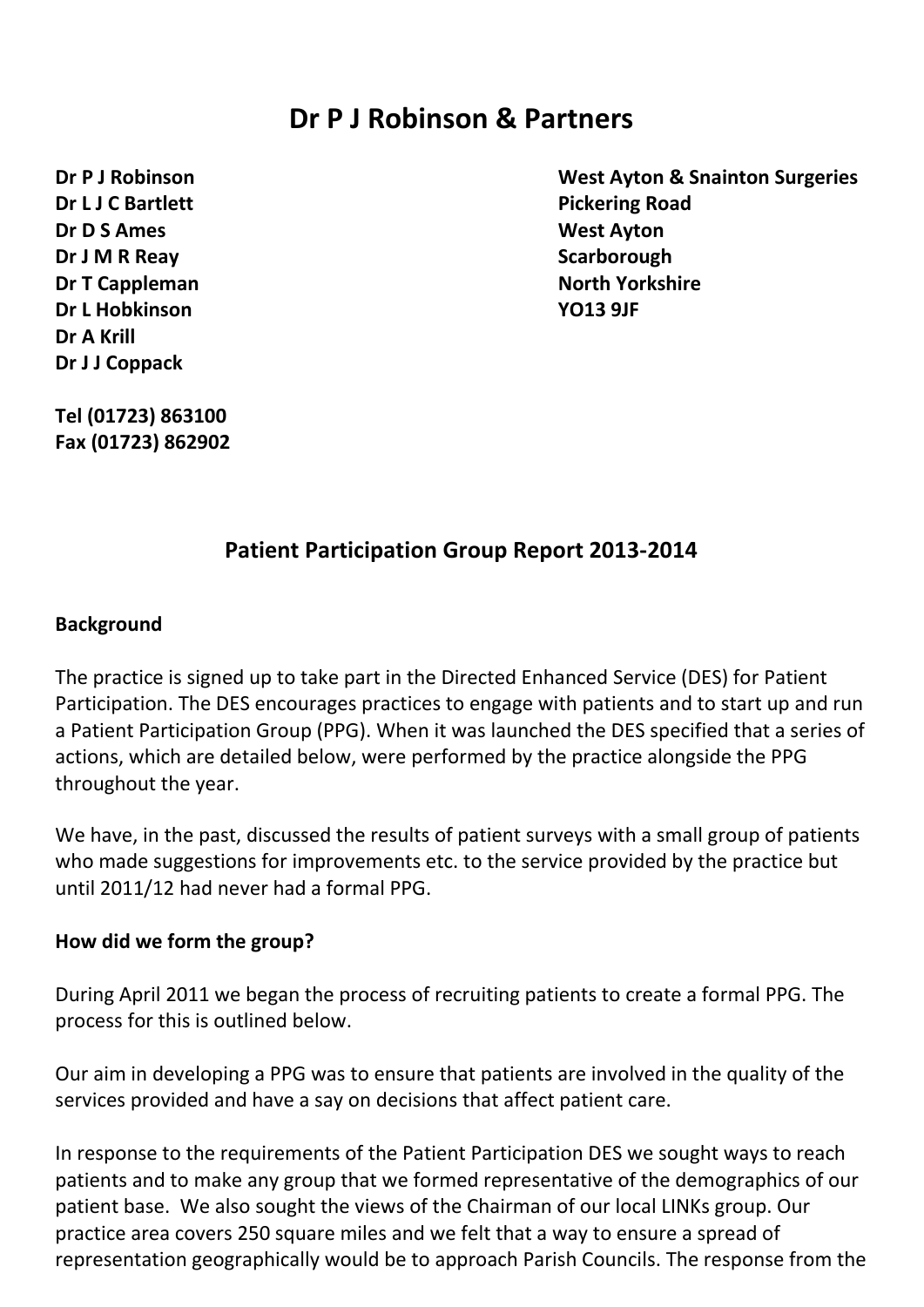parish councils was very positive and the result was that the group was able to form very quickly.

Since its inception the group have undertaken some valuable work on behalf of the practice. There are currently 10 patients who form the main group and this meets approximately every 8 weeks. The Practice also has a Virtual Patient Participation group who are contacted for their opinions and feedback via email.

### **DES Component 1**

### **Practice Profile**

Our practice list is increasing steadily and we currently have 7989 registered patients. Patients who attend West Ayton and Seamer surgeries total 4988 and those who attend Snainton and Thornton Dale surgeries total 2998. There are very slightly more female patients registered than male.

Total number of patients by age/sex:

| <b>Age Range</b> | <b>Male</b> | <b>Female</b> | <b>Total</b> |
|------------------|-------------|---------------|--------------|
| $0 - 15$         | 595         | 552           | 1147         |
| $16 - 24$        | 355         | 297           | 652          |
| $25 - 39$        | 474         | 490           | 964          |
| $40 - 55$        | 840         | 876           | 1716         |
| $56 - 69$        | 924         | 1010          | 1934         |
| 70 - 83          | 575         | 676           | 1251         |
| $84 - 97$        | 128         | 189           | 317          |
| $98+$            | 3           | 5             | 8            |
| Total            | 3894        | 4095          | 7989         |

Patients who attend Snainton and Thornton Dale Surgeries:

| <b>Age Range</b> | <b>Male</b> | <b>Female</b> | <b>Total</b> |
|------------------|-------------|---------------|--------------|
| $0 - 15$         | 222         | 205           | 427          |
| $16 - 24$        | 135         | 101           | 236          |
| $25 - 39$        | 165         | 174           | 339          |
| $40 - 55$        | 320         | 344           | 664          |
| $56 - 69$        | 378         | 402           | 780          |
| $70 - 83$        | 199         | 230           | 429          |
| 84 - 97          | 45          | 75            | 120          |
| $98+$            |             | 2             | 3            |
| Total            | 1465        | 1533          | 2998         |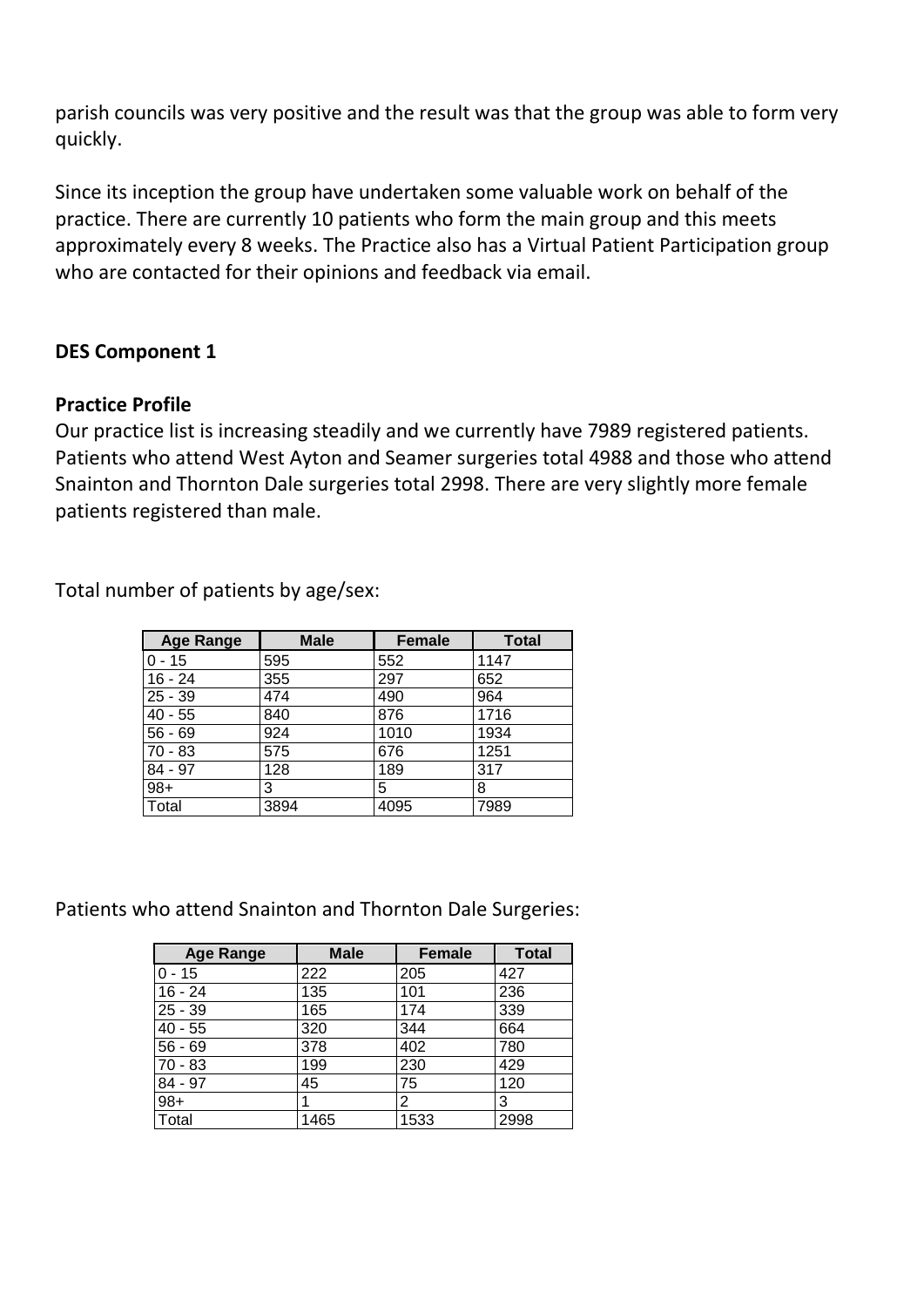| <b>Age Range</b> | <b>Male</b> | <b>Female</b> | <b>Total</b> |
|------------------|-------------|---------------|--------------|
| $0 - 15$         | 373         | 347           | 720          |
| $16 - 24$        | 220         | 196           | 416          |
| $25 - 39$        | 309         | 316           | 625          |
| $40 - 55$        | 520         | 532           | 1052         |
| $56 - 69$        | 545         | 608           | 1153         |
| $70 - 83$        | 375         | 446           | 821          |
| 84 - 97          | 82          | 114           | 196          |
| $98+$            | 2           | 3             | 5            |
| Total            | 2426        | 2562          | 4988         |

Patients who attend West Ayton and Snainton Surgeries:

## **Profile of the PPG**

Our main patient group has 10 members who meet approximately every eight weeks. If there is a specific issue that the group wish to consider they may invite other patients with a specialist interest or guest speakers to come to meetings to provide the group with information and background. This group is supported by the Virtual Patient Group who are available to contact via email.

The age range of the group was initially older but this reflects our rural practice population quite well. In order to reach younger members we advertised this need to our patients and approached several to join the group – the result was that we managed to get two new members who are parents of young children – these two members have since found that they cannot commit the time to the group and have joined the virtual group. We have since that time recruited a sixth form college student who will, we are sure, bring a new dimension and views to the group. Membership of a virtual group is still being advertised and is growing slowly.



The graph below shows the membership of the group in relation to the patient base: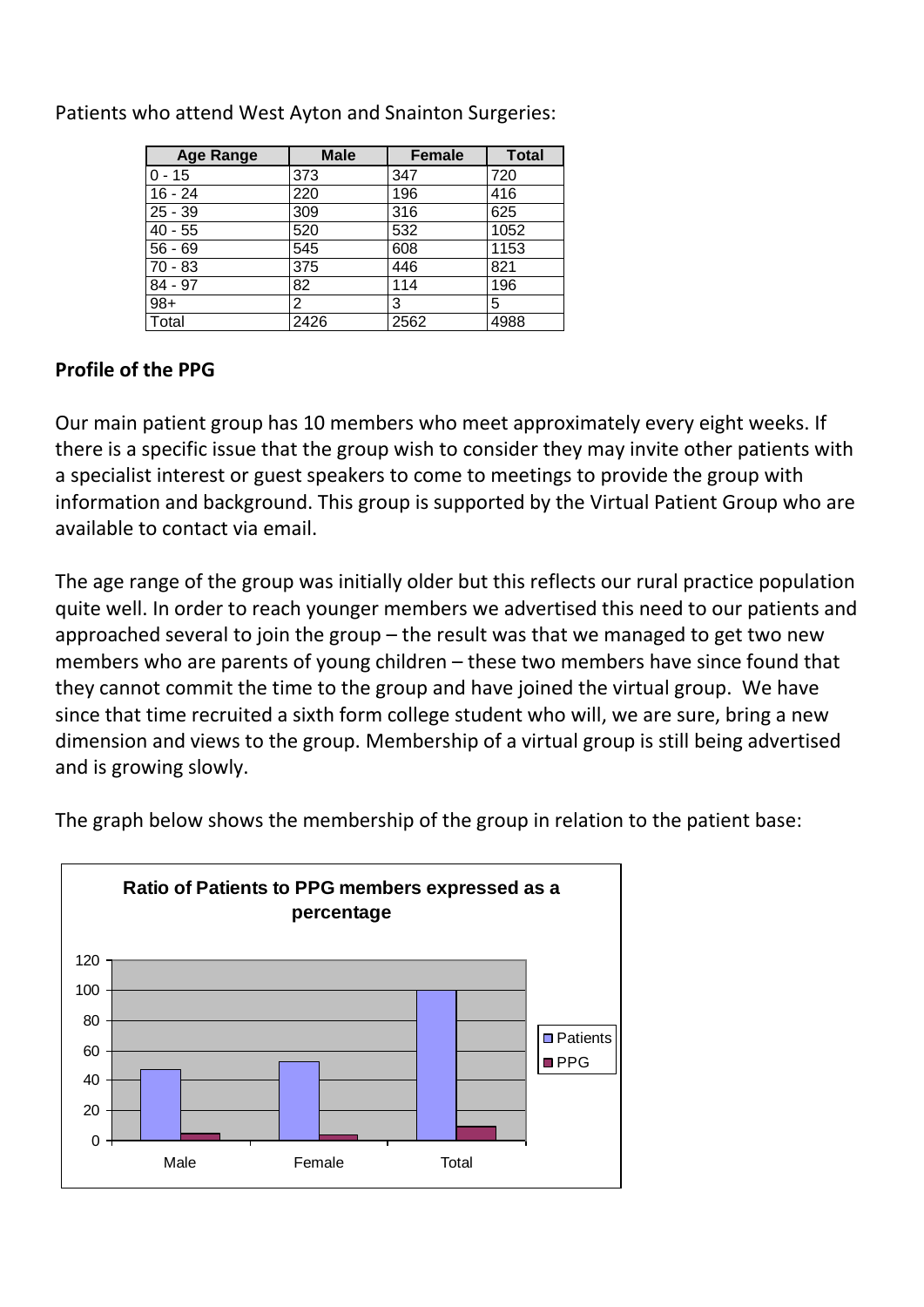

The graph below shows the ratio of PPG members in relation to patient in each age band

Based on the above graphs we believe our PPG is as representative as possible. We find that the patients included in the age band 25 to 55 are slightly under represented but this may be due to work commitments. Our patient profile has a large number of retired patients and therefore these are the people who volunteer to be involved with PPGs.

We have and will continue to try, to attract younger members to the group – specifically parents of young children but this proves to be a struggle. With this in mind we changed the timings of the meeting so that they rotate – 9.30am, 2.30pm and 6.30pm. However, we found that many members could not attend the 6.30pm meeting and changed it to 4.30pm.

Ethnicity: Our patient demographic is predominantly white British. It has been difficult to attract members of any different ethnicity.

The practice also has a virtual PPG and member's opinion is canvassed on relevant issues being decided by the PPG – including the patient survey.

## **DES Component 2**

## **Issues for the Local Practice Survey**

Between April and March the group met 7 times. A consultation exercise amongst PPG members was undertaken in December 2013. It was decided to conduct a survey of patient satisfaction on the supply of medication

The priorities for the 2014 survey were based on the degree of concern expressed in comments by patients in the 2012/13 survey about their continued lack of choice in having their prescriptions dispensed to them by the practice –v- having to take a printed prescription to a chemist. To give some background to this decision, in 2005 the PCT decided that there should be a chemist in East Ayton Village despite the fact that patients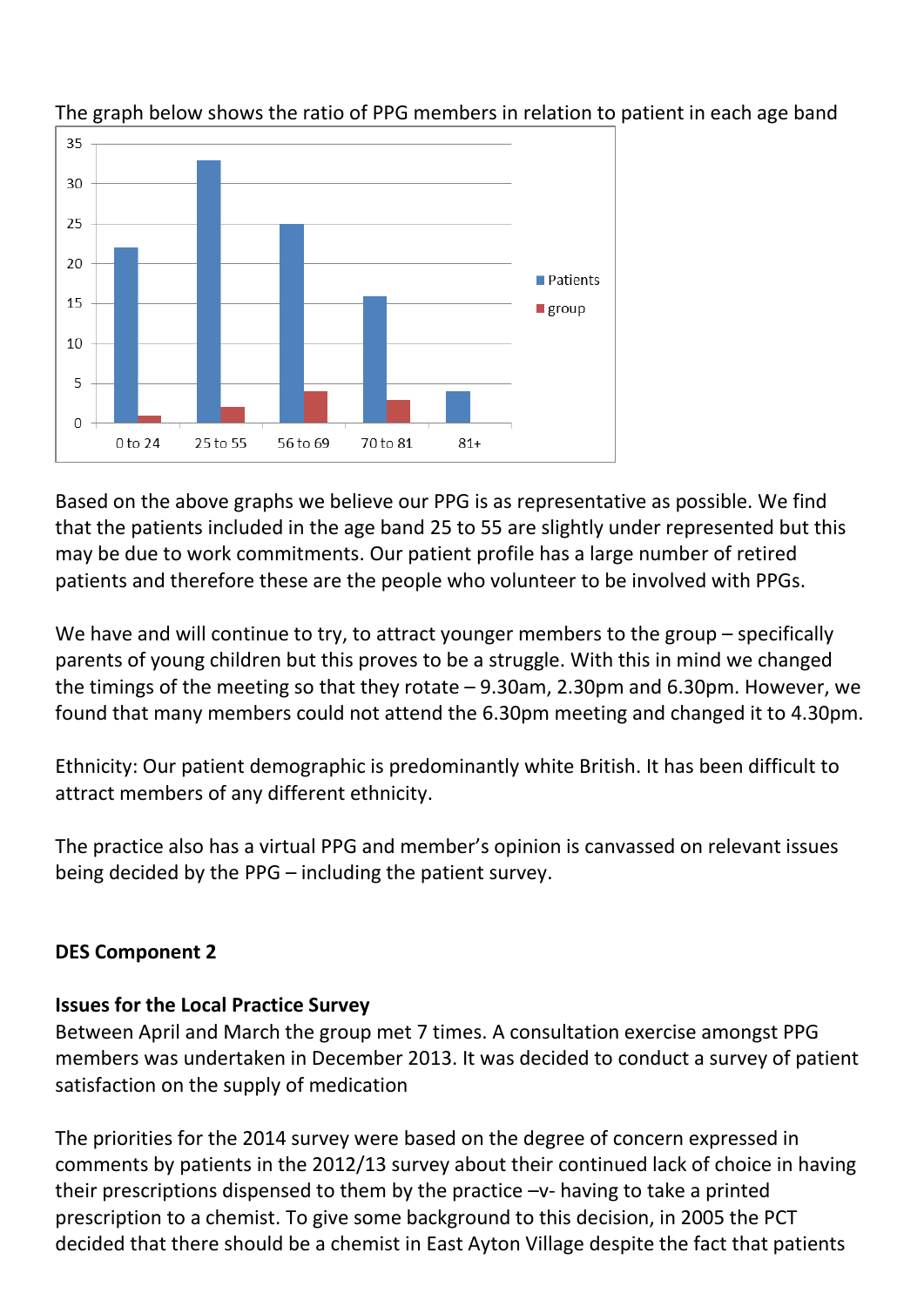at the Ayton Surgery were very satisfied with the dispensing service provided by the practice.

There was vociferous protest at the prospect of 2,500 patients being denied the opportunity to get their medication at the surgery. Serious questions were asked about the process that eventually appointed the Delivery Chemist over the bid from Ayton Surgery. Many local residents became determined to avoid giving the Delivery Chemist their business and to take their prescriptions further afield, despite the inconvenience. This inconvenience has been a source of annoyance to many patients since that time hence the comments received each time we conduct a patient survey.

We felt that in order to assess the satisfaction felt by patients who have to take their prescription to a chemist –v- those who have their medicines dispensed by the surgery we would conduct two surveys. The survey would be carried out on both dispensing and prescribing patients i.e. those who pick up (or have delivered) their medication from the practice dispensary and those who pick their medication up (or have delivered) from a Chemist.

Two questionnaires were produced:

The questionnaire (Survey 1), which was aimed at those people who pick up **their medication** at the practice, was available at the collection point in both West Ayton and Snainton Surgeries. For those people who either picked their medication up elsewhere or had it delivered to them by the practice, the questionnaire was placed in an envelope (along with a return SAE to the surgery) attached to the repeat slip and given to the patient with their medication.

The questionnaire (Survey 2), which was aimed at those people who pick up their **printed repeat prescription** from the surgery to take to a chemist were asked to fill in a questionnaire on how happy they were with the service provided by the chemist. Those patients who picked up their printed prescriptions filled in the questionnaire at the surgery reception desk. If patients had their medication supplied/delivered to them by a chemist the questionnaire was placed in an envelope (along with a return SAE to the surgery) and attached to the repeat slip of their prescription and given to the patient with their medication by the chemist.

The aim was to collect 200 of each of the surveys. As far as possible the same questions were asked on both surveys. Some questions were unanswered which made the analysis difficult to conduct. The results were also made more difficult to interrogate because some patients answered all boxes which negated their previous answers.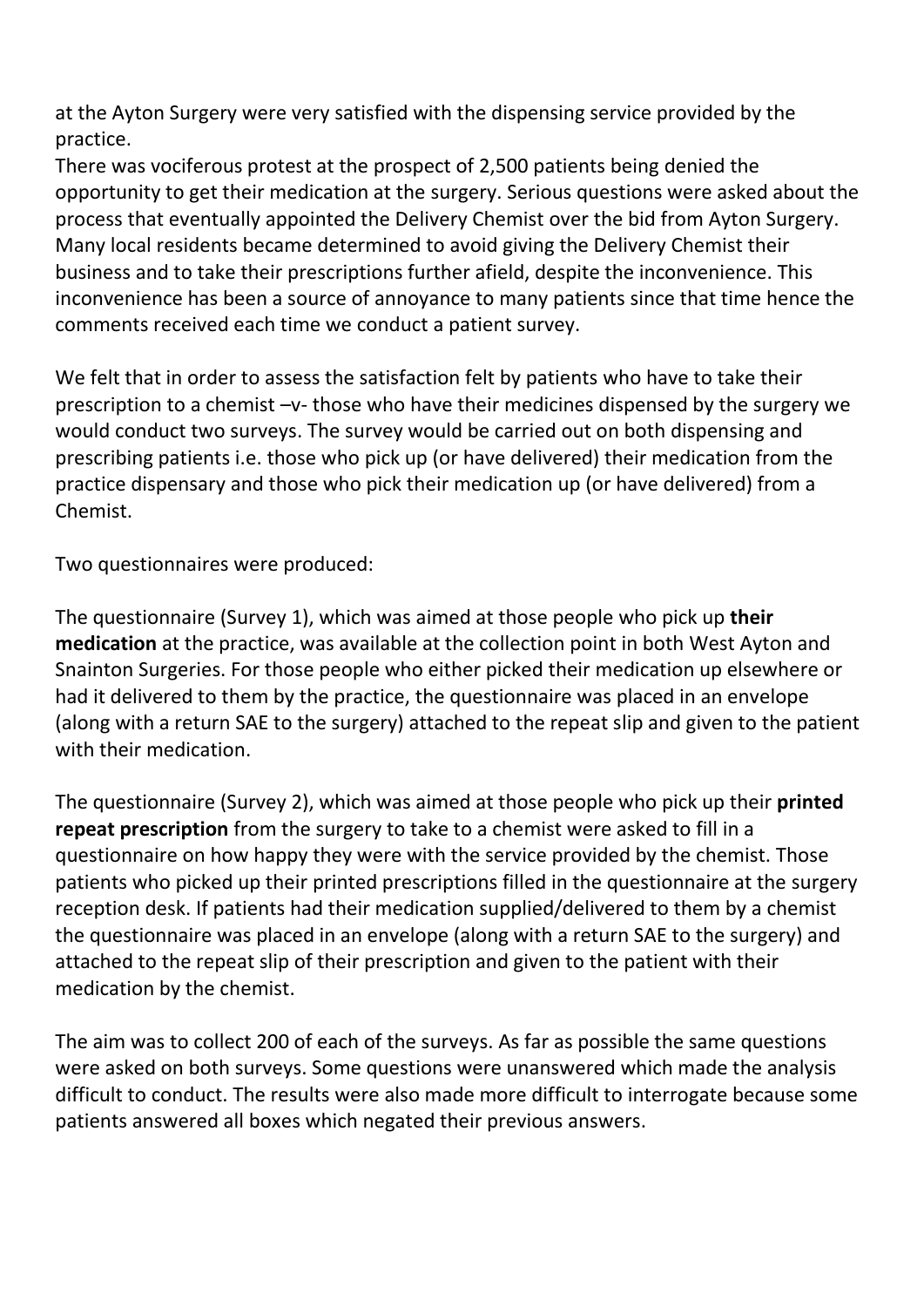## **Practice Survey**

### *Evidence attached:*

A copy of each of the patient surveys is at **Appendix 1** to this report.

## **DES Component 3**

## **Collating views and informing the PRG of the findings**

A copy of the survey was given to patients who attend each of our four sites. The survey was conducted until we had received at least 200 responses. The amount of responses from each site correlated with the amount of patients registered there.

The results of the survey were then collated by our statistics specialist Carol Wrack who recorded these in excel format in order to give the members of the PPG the opportunity of inspecting this system. Carol then collated the results which are at Appendix 2 to this report

## **DES Component 4 & 5**

The results were emailed to PPG members for consideration before discussion at out meeting during January 2014.

It was agreed that there is a stark contrast between the percentage of respondents from Thornton le Dale and those from Ayton surgeries using the nearest chemist to get their prescriptions dispensed. All Thornton le Dale respondents had their prescriptions dispensed at the chemist nearest to the surgery. Only 32% of Ayton respondents use the Delivery Chemist in East Ayton which is only a few hundred yards from the surgery.

Group members discussed the fact that only a third of respondents from Ayton use the nearest (Delivery) Chemist, this may be because the Surgery is open earlier, and closed later than the Chemist. A proportion of patients are not able to get their prescriptions filled after their appointment. If they need medication quickly, they have to travel into Scarborough which is a particular burden for elderly patients and those without a car.

It was agreed that the Patient Participation Group will continue to support local activists to pursue the matter to secure increased choice, enhanced service and better value for Ayton surgery patients. A member of Scarborough and Ryedale CCG Patient Participation Group is very supportive of the cause, North Yorkshire Healthwatch have asked to see the data on the use of the village pharmacy and a local Councillor recognises the conflict around patient choice.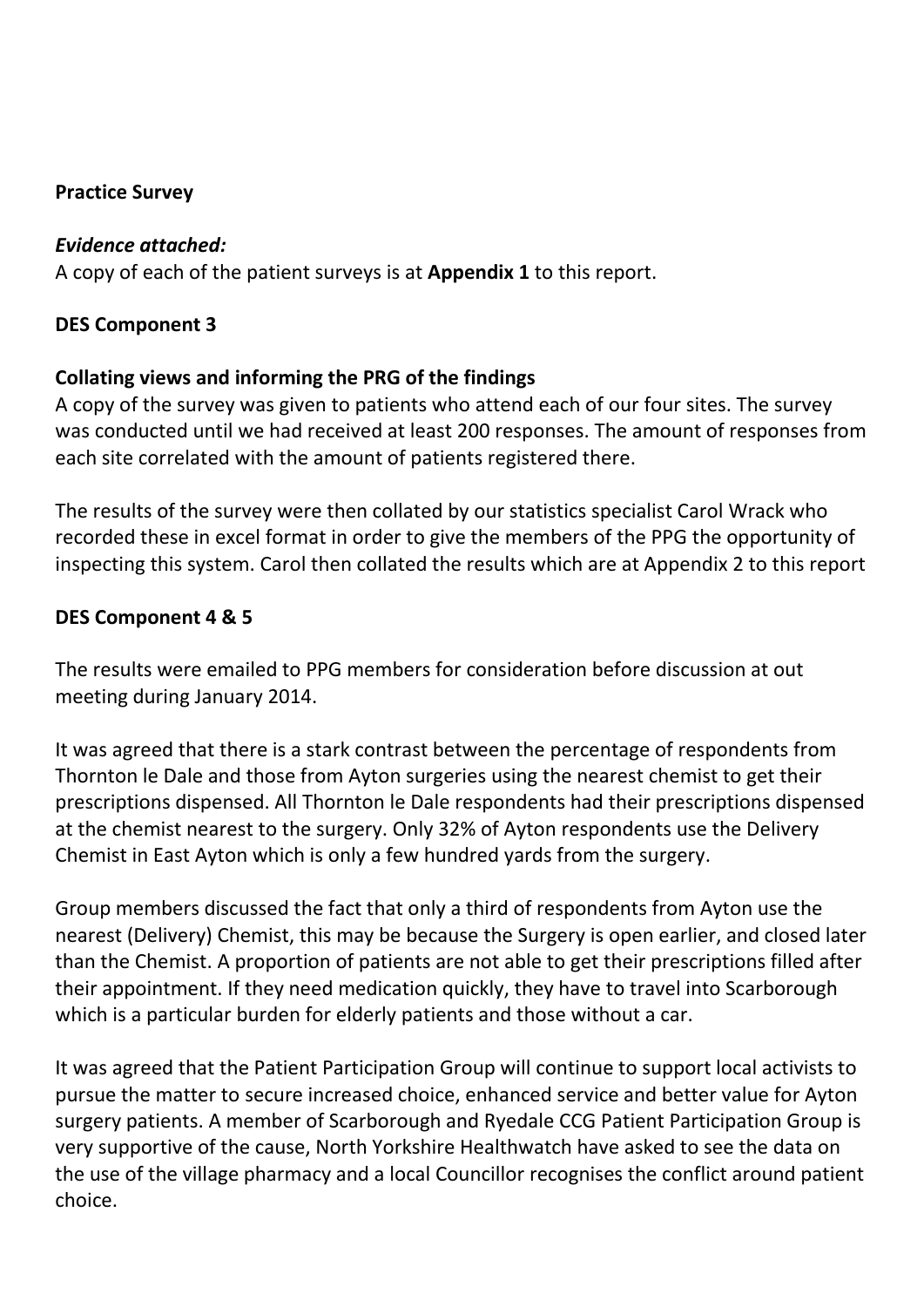Once discussion had taken place Pam Saltmer was asked to form a draft action plan for discussion at our meeting in March. The draft action plan was then discussed at a meeting of the PPG held in early March 2014 and the wording agreed before publication to the surgery website. **The action plan forms a part of this report**

### *Evidence attached:*

2014/2014 Action Plan is at **Appendix 2** to this report.

### **DES Component 6**

This report, which will be updated when necessary, will be available on the practice website no later than 31<sup>st</sup> March 2014.

A copy of the report has been sent to the PPG Members and to Virtual group members. We will inform patients of the survey results in the next practice newsletter which will be available online and at surgery reception desks

A copy of the report will be placed in all waiting rooms for any interested patients who cannot access the website.

## **Other DES components:**

### **West Ayton and Seamer**

### **Surgery Opening Hours and Access Arrangements**

|                    | <b>Monday</b>       | <b>Tuesday</b>      | Wednesday           | <b>Thursday</b>     | Friday              |
|--------------------|---------------------|---------------------|---------------------|---------------------|---------------------|
|                    |                     |                     |                     |                     |                     |
| <b>Dr Bartlett</b> | $09.00 - 11.00$     | $8.30 - 10.30$      |                     | $09.00 - 11.00$     |                     |
|                    | $15.00 - 18.00$     | $16.30 - 18.00$     |                     | $16.00 - 17.30$     |                     |
| Dr Reay            | $08.20 - 10.30$     | $08.30 - 09.32$     |                     | $08.30 - 9.32$      |                     |
|                    | $16.00 - 18.00$     | $10.30 - 11.30$ (s) |                     | $10.30 - 11.30$ (s) |                     |
|                    |                     | $15.00 - 17.50$     |                     | $15.30 - 18.00$     |                     |
| Dr Hobkinson       |                     | $8.15 - 11.00$      | $8.15 - 9.45$       |                     | $08.15 - 11.00$     |
|                    |                     | $3.00 - 18.00$      | $10.30 - 11.50$ (s) |                     | $15.30 - 18.00$     |
|                    |                     |                     | $16.00 - 18.00$     |                     |                     |
| <b>Dr Krill</b>    | $8.50 - 10.38$      |                     |                     | $8.30 - 10.30$      | $8.30 - 9.40$       |
|                    | $15.00 - 18.00$     |                     |                     | $16.00 - 18.00$     | $10.30 - 11.30$ (s) |
|                    |                     |                     |                     |                     | $15.00 - 18.00$     |
| <b>Dr Lombaert</b> | $8.00 - 9.27$       |                     | $8.00 - 10.30$      |                     | $8.00 - 10.30$      |
|                    | $10.30 - 11.30$ (s) |                     | $15.30 - 18.00$     |                     | $16.30 - 18.00$     |
|                    | $15.30 - 18.00$     |                     |                     |                     |                     |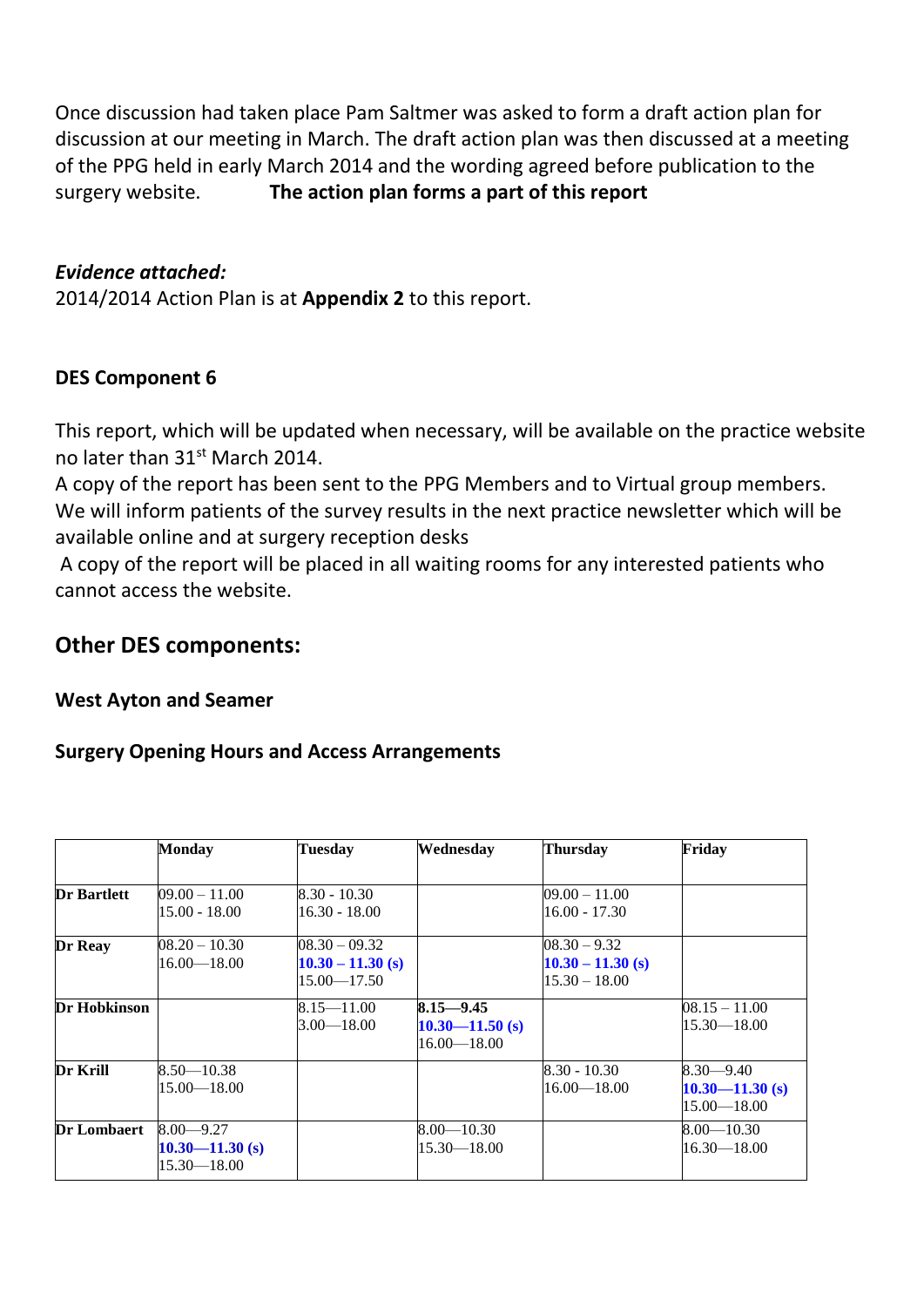## **Snainton and Thornton Dale**

## **Surgery Opening Hours and Access Arrangements**

|              | Monday                                  | Tuesday                                                  | Wednesday                                | Thursday                           | Friday                                 |
|--------------|-----------------------------------------|----------------------------------------------------------|------------------------------------------|------------------------------------|----------------------------------------|
| Dr Robinson  | $08.30 - 10.30$<br>$15.00 - 18.00$      | $15.00 - 18.00$                                          | $08.30 - 09.30$<br>$11.00 - 12.00$ (T/D) |                                    | $8.30 - 10.30$<br>$15.00 - 18.00$      |
| Dr Cappleman | $9.00 - 10.50$ (T/D)<br>$15.30 - 18.00$ | $8.30 - 9.30$<br>$11.00 - 12.00$ (T/D)<br>$3.30 - 18.00$ |                                          | $08.30 - 10.30$<br>$15.30 - 18.00$ |                                        |
| Dr Coppack   | $08.30 - 10.30$<br>$15.30 - 18.00$      |                                                          | $8.30 - 10.30$<br>$15.30 - 18.00$        | $15.30 - 18.00$                    | $8.30 - 9.30$<br>$11.00 - 12.00$ (T/D) |

The surgeries are closed on Bank Holidays.

All surgeries are by appointment and we will endeavor to see patients with urgent problems on the day.

### **SATURDAY MORNINGS**

We are able to offer a limited number of routine appointments to see a GP on Saturday mornings. We are also able to see patients with urgent problems.

### **Telephone Access**

Appointments West Ayton and Seamer 01723 863100 Snainton and Thornton Dale 01723 859302 Dispensary West Ayton 01723 864553 Snainton 01723 859302 When the practice is closed, and you require medical attention please phone the Surgery number and you will be transferred to the Out of Hours Service.

### **Website**

The practice has a website [www.ayton-snainton.co.uk](http://www.ayton-snainton.co.uk/) which contains lots of useful information. You are able to request your repeat medications and make appointments using a secure link from the website, please contact reception to receive your username and password.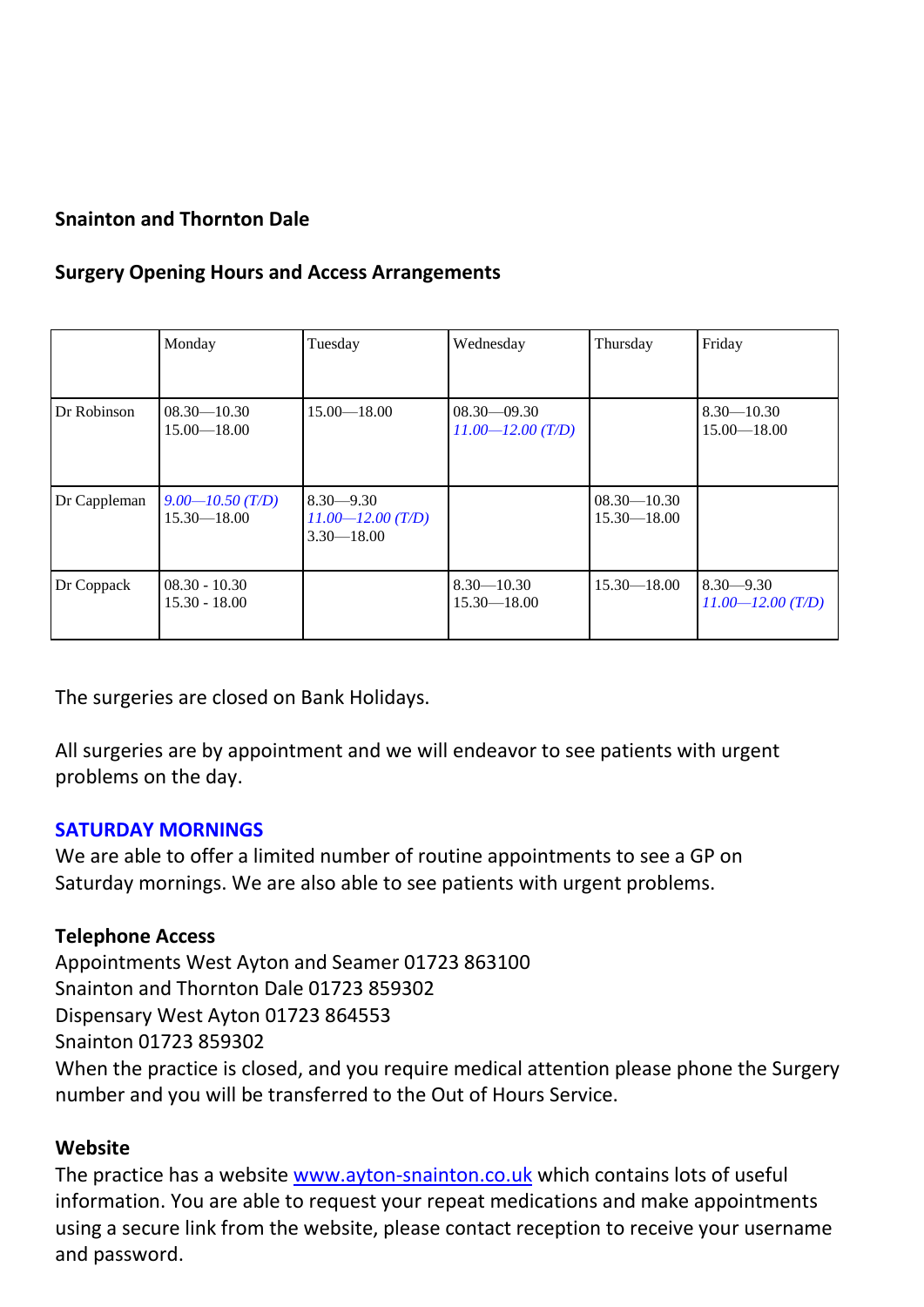### **Dispensary**

The practice is able to dispense medication to our patients who live more than a mile away from a chemist. The dispensary staff also deal with most aspects of repeat prescriptions and can assist with the majority of queries that you may have about your medication. Please see the above numbers to contact dispensary. When the surgery is closed for bank holidays there will be a notice available with the duty chemist opening times.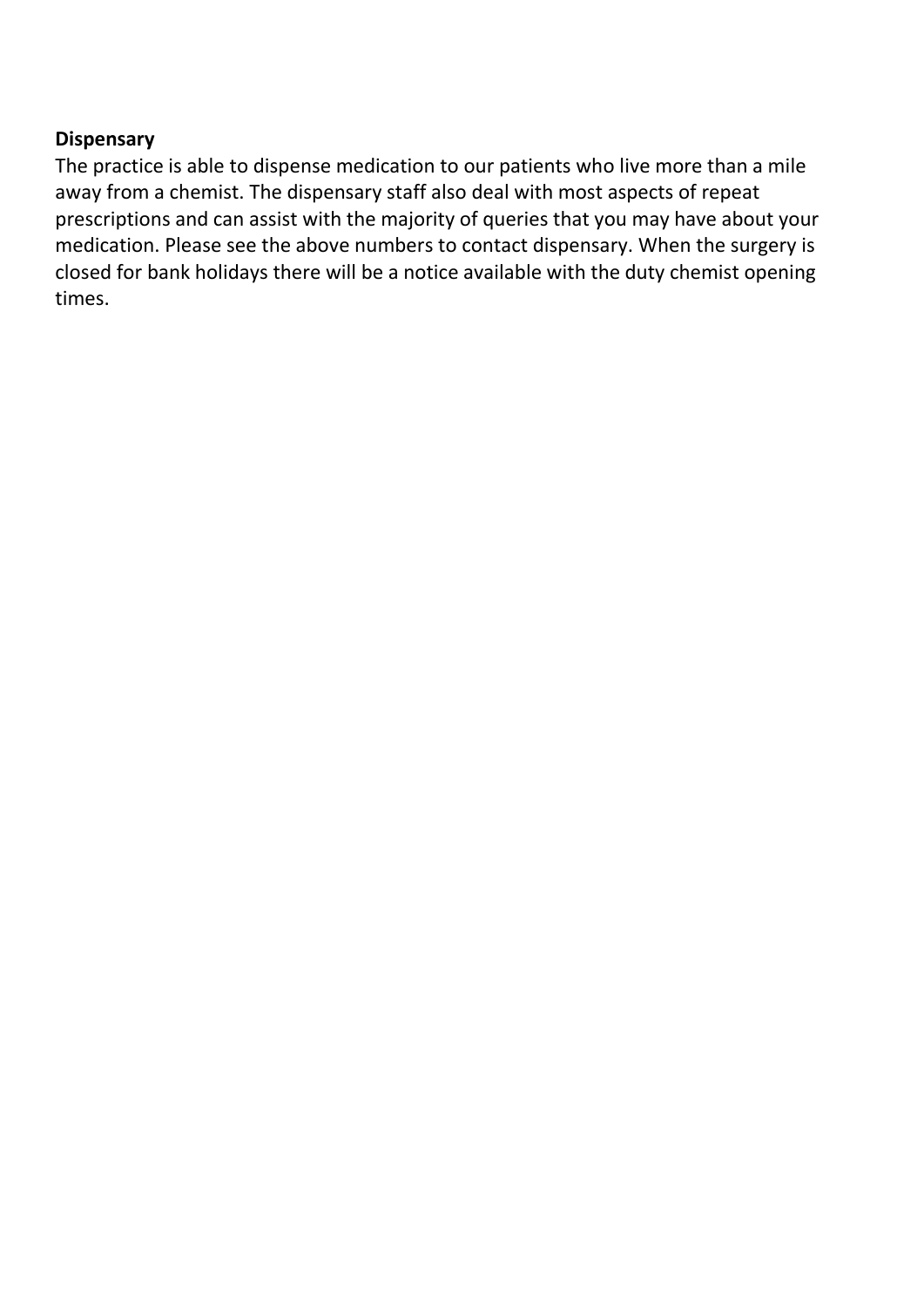## **Appendix 1**

## **Dr P J Robinson and Partners – Patient Survey 2013/14 (for Patients who have their medication dispensed by the surgery)**

| 1.               |                                                                   |                                                                 | How did you order your prescription? |        |                                                                                   |                                                                                       |  |  |
|------------------|-------------------------------------------------------------------|-----------------------------------------------------------------|--------------------------------------|--------|-----------------------------------------------------------------------------------|---------------------------------------------------------------------------------------|--|--|
|                  | Online                                                            | Telephone                                                       | Posted repeat slip                   |        | Hand repeat slip in                                                               | Auto Order                                                                            |  |  |
| 2.               |                                                                   | Do you pick up your printed repeat prescription at the surgery? |                                      |        |                                                                                   |                                                                                       |  |  |
|                  | Yes (go to question 9) No (go to question 3)                      |                                                                 |                                      |        |                                                                                   |                                                                                       |  |  |
| 3.               | Does a chemist pick up your prescription for you?                 |                                                                 |                                      |        |                                                                                   |                                                                                       |  |  |
|                  | Yes                                                               | N <sub>o</sub>                                                  |                                      |        |                                                                                   |                                                                                       |  |  |
| 4.               | If the chemist picks up your prescription from the surgery do you |                                                                 |                                      |        |                                                                                   |                                                                                       |  |  |
|                  | Have it delivered to your home (please go to $Q5$ )               |                                                                 |                                      |        |                                                                                   |                                                                                       |  |  |
|                  | Pick up your medicines from the chemist (please go to $Q7$ )      |                                                                 |                                      |        |                                                                                   |                                                                                       |  |  |
| 5.               |                                                                   |                                                                 |                                      |        |                                                                                   | If you have your medicines delivered how long after ordering it does it usually take? |  |  |
|                  | $1 - 2$ days                                                      | $2 - 3$ days                                                    | $3 - 4$ days                         |        | More than 5 days                                                                  |                                                                                       |  |  |
| 6.               |                                                                   |                                                                 |                                      |        | How satisfied are you that the delivery driver is courteous and polite?           |                                                                                       |  |  |
|                  | <b>Highly Satisfied</b>                                           |                                                                 | Satisfied                            |        | <b>Fairly Satisfied</b>                                                           | Not Satisfied                                                                         |  |  |
| 7.               | take for it to be ready for collection?                           |                                                                 |                                      |        | If you pick your medicines up from the chemist how long after ordering it does it |                                                                                       |  |  |
|                  | $1 - 2$ days                                                      |                                                                 |                                      |        | $2-3$ days $3-4$ days More than 5 days                                            |                                                                                       |  |  |
| 8.               | If you have a query does the chemist sort that out for you        |                                                                 |                                      |        |                                                                                   |                                                                                       |  |  |
|                  | Always                                                            | Sometimes                                                       |                                      | Never  | Not had a query                                                                   |                                                                                       |  |  |
| 9.               | Which chemist do you use?                                         |                                                                 |                                      |        |                                                                                   |                                                                                       |  |  |
|                  | Barrowcliffe<br>Northstead<br><b>Gladstone Road</b>               | <b>Morrisons</b><br>Cohens                                      | Delivery Chemist East Ayton          |        | Delivery Chemist South Cliff<br>Sainsburys<br><b>Thornton Dale</b>                |                                                                                       |  |  |
|                  | Other                                                             |                                                                 |                                      |        |                                                                                   |                                                                                       |  |  |
| Are you?         | Please tell us a little bit about yourself:                       |                                                                 |                                      |        |                                                                                   |                                                                                       |  |  |
| How old are you? | Male                                                              |                                                                 | П                                    | Female |                                                                                   | П                                                                                     |  |  |
|                  |                                                                   |                                                                 |                                      |        |                                                                                   |                                                                                       |  |  |
| Under 16         | 16 to 44                                                          | 45 to 64                                                        | 65 to 74                             |        | 75 or over                                                                        | $\overline{\phantom{a}}$                                                              |  |  |

**Thank you for completing this Survey – Please either hand your completed form in at the surgery or in the envelope provided.**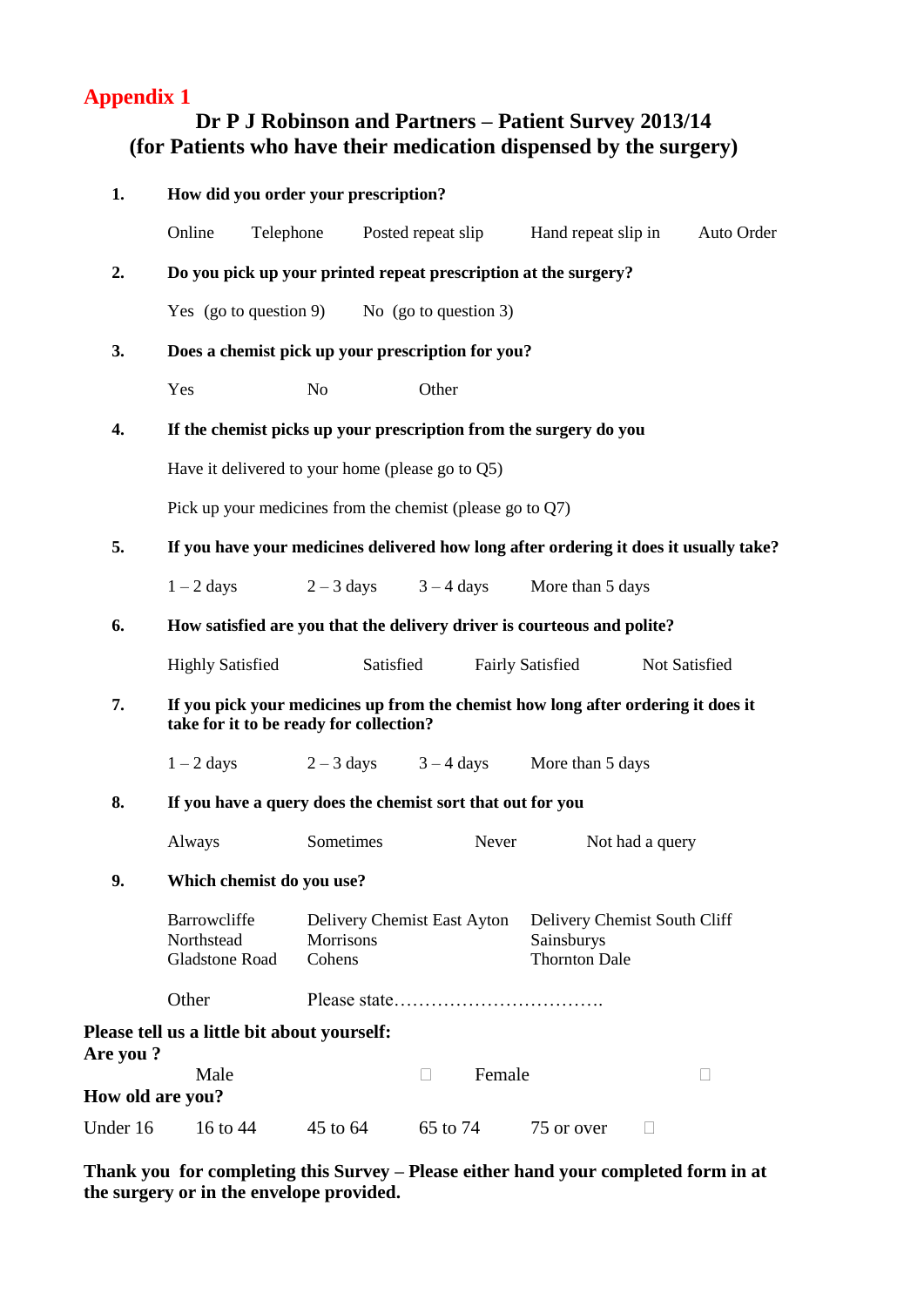## **Dr P J Robinson and Partners – Patient Survey 2013/14 (for Patients who receive a printed prescription)**

|            | 1. How did you order your prescription?                                                                      |                                                                            |           |        |                          |        |        |                                                                                       |            |
|------------|--------------------------------------------------------------------------------------------------------------|----------------------------------------------------------------------------|-----------|--------|--------------------------|--------|--------|---------------------------------------------------------------------------------------|------------|
|            | Online                                                                                                       | Telephone                                                                  |           |        | Posted repeat slip       |        |        | Hand repeat slip in                                                                   | Auto Order |
|            | 2. Do you pick up your medicines from the surgery                                                            |                                                                            |           |        |                          |        |        |                                                                                       |            |
|            |                                                                                                              | Yes (go to question 3)                                                     |           |        | No (go to question $5$ ) |        |        |                                                                                       |            |
| 3.         | If you pick up your medicines from the surgery how long after ordering do you have to<br>wait to collect it? |                                                                            |           |        |                          |        |        |                                                                                       |            |
|            | $1 - 2$ days                                                                                                 |                                                                            |           |        |                          |        |        | $2-3$ days $3-4$ days More than 5 days                                                |            |
|            |                                                                                                              |                                                                            |           |        |                          |        |        | 4. If you pick up your medicines from the surgery are you satisfied with the service? |            |
|            | <b>Highly Satisfied</b>                                                                                      |                                                                            | Satisfied |        | <b>Fairly Satisfied</b>  |        |        | Not Satisfied                                                                         |            |
| 5.         |                                                                                                              | Do you have your medicines delivered to you                                |           |        |                          |        |        |                                                                                       |            |
|            | Yes (go to question $6$ )                                                                                    |                                                                            |           |        | No (go to question $8$ ) |        |        |                                                                                       |            |
|            | 6. If you have your medicines delivered how long after ordering it does it usually take?                     |                                                                            |           |        |                          |        |        |                                                                                       |            |
|            | $1 - 2$ days                                                                                                 |                                                                            |           |        | $2-3$ days $3-4$ days    |        |        | More than 5 days                                                                      |            |
|            |                                                                                                              | 7. How satisfied are you that the delivery driver is courteous and polite? |           |        |                          |        |        |                                                                                       |            |
|            |                                                                                                              | <b>Highly Satisfied</b>                                                    | Satisfied |        | <b>Fairly Satisfied</b>  |        |        | Not Satisfied                                                                         |            |
| 8.         |                                                                                                              | If you have a query do the dispensary staff sort that out for you          |           |        |                          |        |        |                                                                                       |            |
|            | Always                                                                                                       | Sometimes                                                                  |           |        | Never                    |        |        | Not had a query                                                                       |            |
| Are you?   |                                                                                                              | Please tell us a little bit about yourself:                                |           |        |                          |        |        |                                                                                       |            |
|            |                                                                                                              | Male                                                                       |           |        | $\Box$                   | Female |        |                                                                                       | $\Box$     |
|            | How old are you?                                                                                             |                                                                            |           |        |                          |        |        |                                                                                       |            |
| Under 16   | п                                                                                                            | 16 to 44                                                                   |           | $\Box$ | 45 to 64                 |        | $\Box$ | 65 to 74                                                                              | Ш          |
| 75 or over |                                                                                                              |                                                                            |           |        |                          |        |        |                                                                                       |            |

**Thank you for completing this Survey – Please either hand your completed form in at the surgery or in the envelope provided.**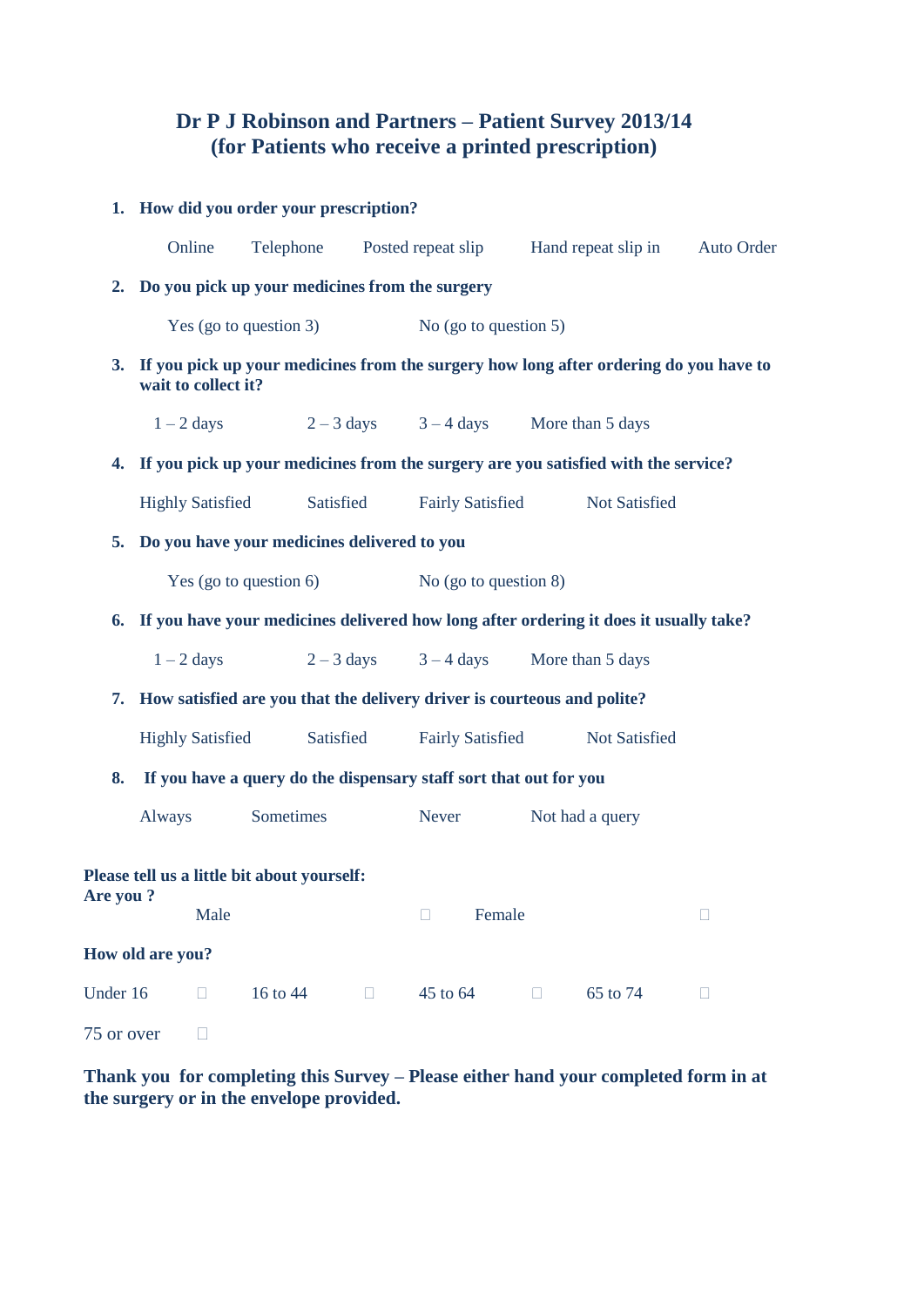### **Dr P J Robinson and Partners**

### **Patient Satisfaction Survey 2013/14**

## **Appendix 2**

#### **Methodology and Action Plan**

A consultation exercise amongst PPG members was undertaken in December 2013. It was decided to conduct a survey of patient satisfaction on the supply of medication. The Patient Participation Group Report, of which this action plan form a part, gives more detail on the rationale for doing this.

The survey would be carried out on both dispensing and prescribing patients e.g. those who pick up (or have delivered) their medication from the practice dispensary and those who pick their medication up (or have delivered) from a Chemist.

#### **Two questionnaires were produced:**

The questionnaire (Survey 1), which was aimed at those people who pick up **their medication** at the practice, was available at the collection point in both West Ayton and Snainton Surgeries. For those people who either picked their medication up elsewhere or had it delivered to them by the practice, the questionnaire was placed in an envelope (along with a return SAE to the surgery) attached to the repeat slip and given to the patient with their medication.

The questionnaire (Survey 2), which was aimed at those people who pick up their **printed repeat prescription** from the surgery to take to a chemist were asked to fill in a questionnaire on how happy they were with the service provided by the chemist. Those patients who picked up their printed prescriptions filled in the questionnaire at the surgery reception desk. If patients had their medication supplied/delivered to them by a chemist the questionnaire was placed in an envelope (along with a return SAE to the surgery) and attached to the repeat slip of their prescription and given to the patient with their medication by the chemist.

The aim was to collect 200 of each of the surveys. As far as possible the same questions were asked on both surveys. Some questions were unanswered which made the analysis difficult to conduct. The results were also made more difficult to interrogate because some patients answered all boxes which negated their previous answers.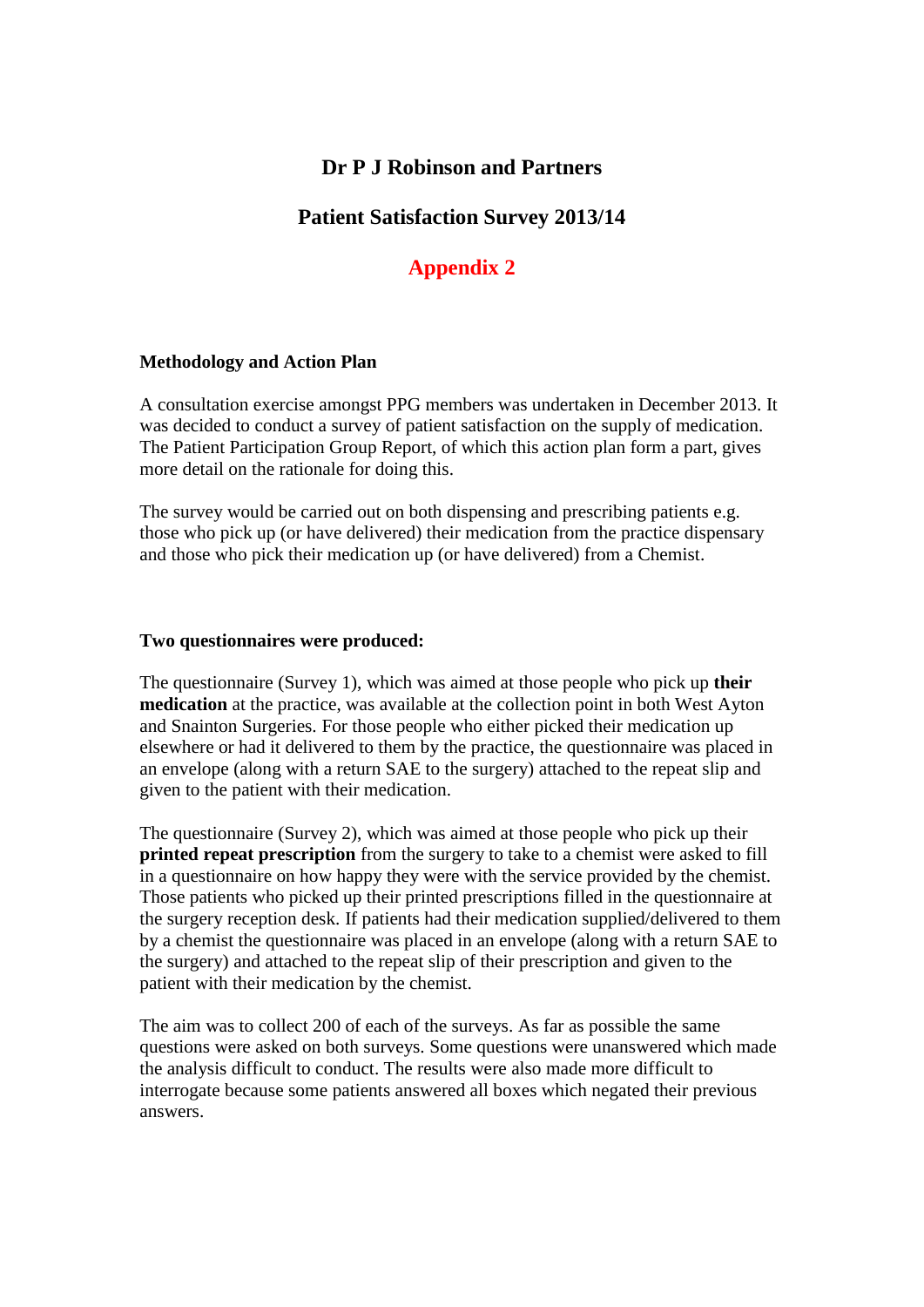### **The results were analysed and show that:**

### **Ordering my Medication**

66% of both patients on Survey 1 and Survey 2 telephone the surgery to order their prescription. 17% order their prescription online with the rest being either handed in, posted or placed on auto order.

**PROPOSED ACTION: As only 17% of people order online we intend to publicise this service more widely, our dispensary staff are already offering this service to patients who pick up their medicines and prescriptions at the practice. This will be more convenient for some patients and will relieve pressure on surgery telephone lines.** 

#### **Accessing my Medication**

Survey 1: 72% of people pick up their medication from the surgery and 27% said they either pick it up elsewhere or have it delivered by the surgery delivery service. This is probably about the standard split that we would expect since quite a lot of people comment that they enjoy coming to the surgery.

Survey 2: Of those people who get a printed prescription only approximately 15% pick up their printed prescription themselves to take to a Chemist and 78% ask a chemist to pick up the printed prescription for them. Of that 78%, 65% collect their dispensed medication from the chemist when it's ready and 28% get it delivered to them.

### **PROPOSED ACTION: This is what we would expect the standard usage of a delivery service to be. Therefore no proposed action on this point**

#### **How long does it take to get my Medication?**

In answer to the question 'how long after ordering are your medicines usually ready' Only 2% of patients who get their prescriptions dispensed by the surgery wait 3 to 4 days where 10% of patients who get their prescriptions dispensed to by a chemist also waits 3 to 4 days.

98% of patients who get their prescriptions dispensed by the surgery said they were ready in 1 to 2 days and 89% of patients who get their prescriptions dispensed to by a chemist got them within 1 to 2 days.

**PROPOSED ACTION: From these figures it is apparent that the surgery patients receive their medication very quickly and the chemist patients do so also only fractionally less timely. Therefore no proposed action on this point**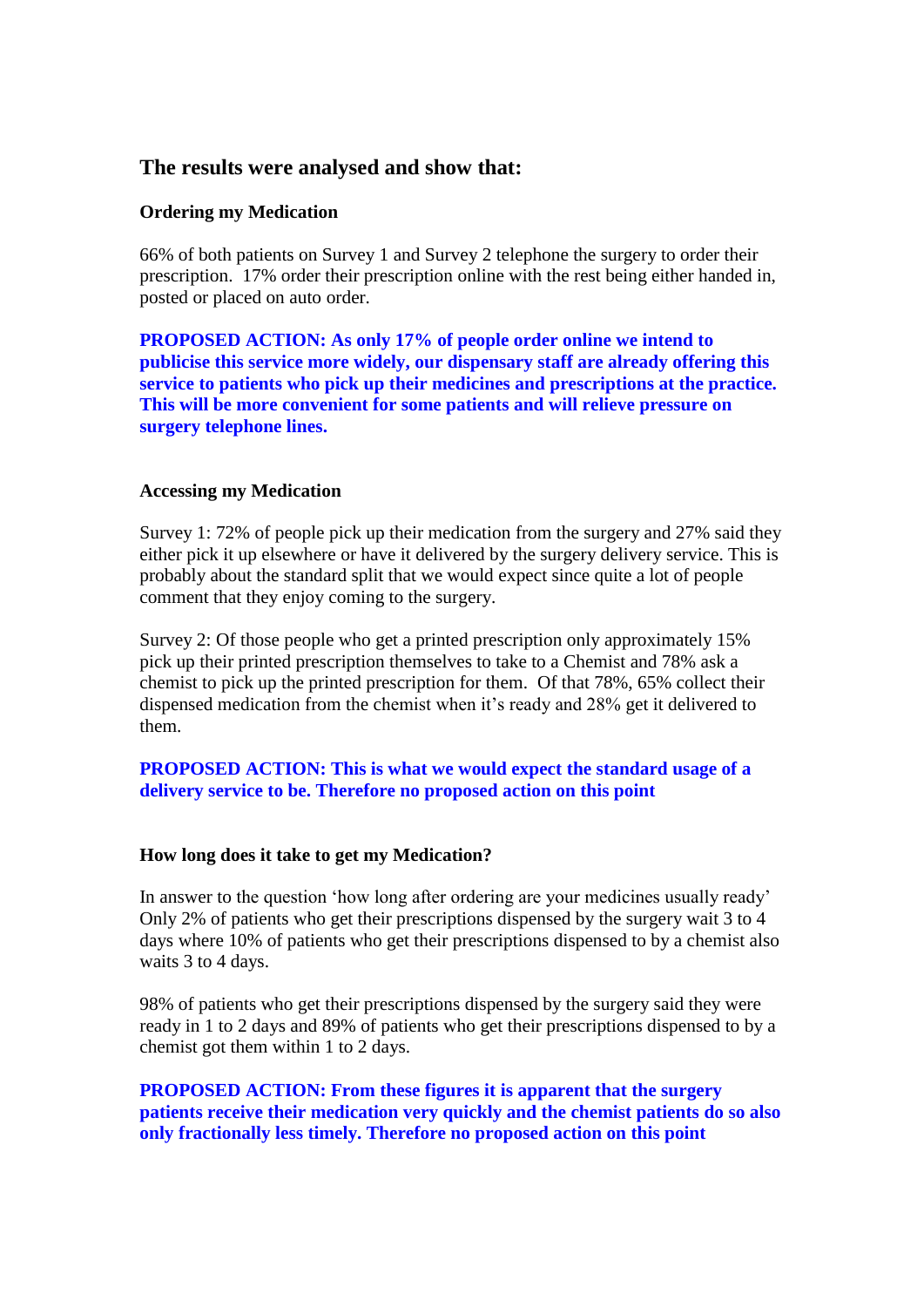#### **How satisfied are patients with the service they get from the Dispensary/Chemist**

In answer to the question 'how satisfied are you with the service provided by the surgery dispensary. 95% of patients said they were very satisfied and 5% said they were fairly satisfied. No patients expressed dissatisfaction with the service provided. **NO PROPOSED ACTION**

### **The Courtesy of the delivery driver for those who have their medication delivered**

The results show that patients in both survey 1 and 2 are very happy with the courtesy of the delivery driver**. NO PROPOSED ACTION**.

#### **With regard to queries about their medication being dealt with,**

#### **From the Surgery Dispensary**

76% of patients whom received a service from the surgery dispensary felt that staff could sort it out for them and 1.5% felt that they could sometimes sort it out. 16.2% had never had a query.

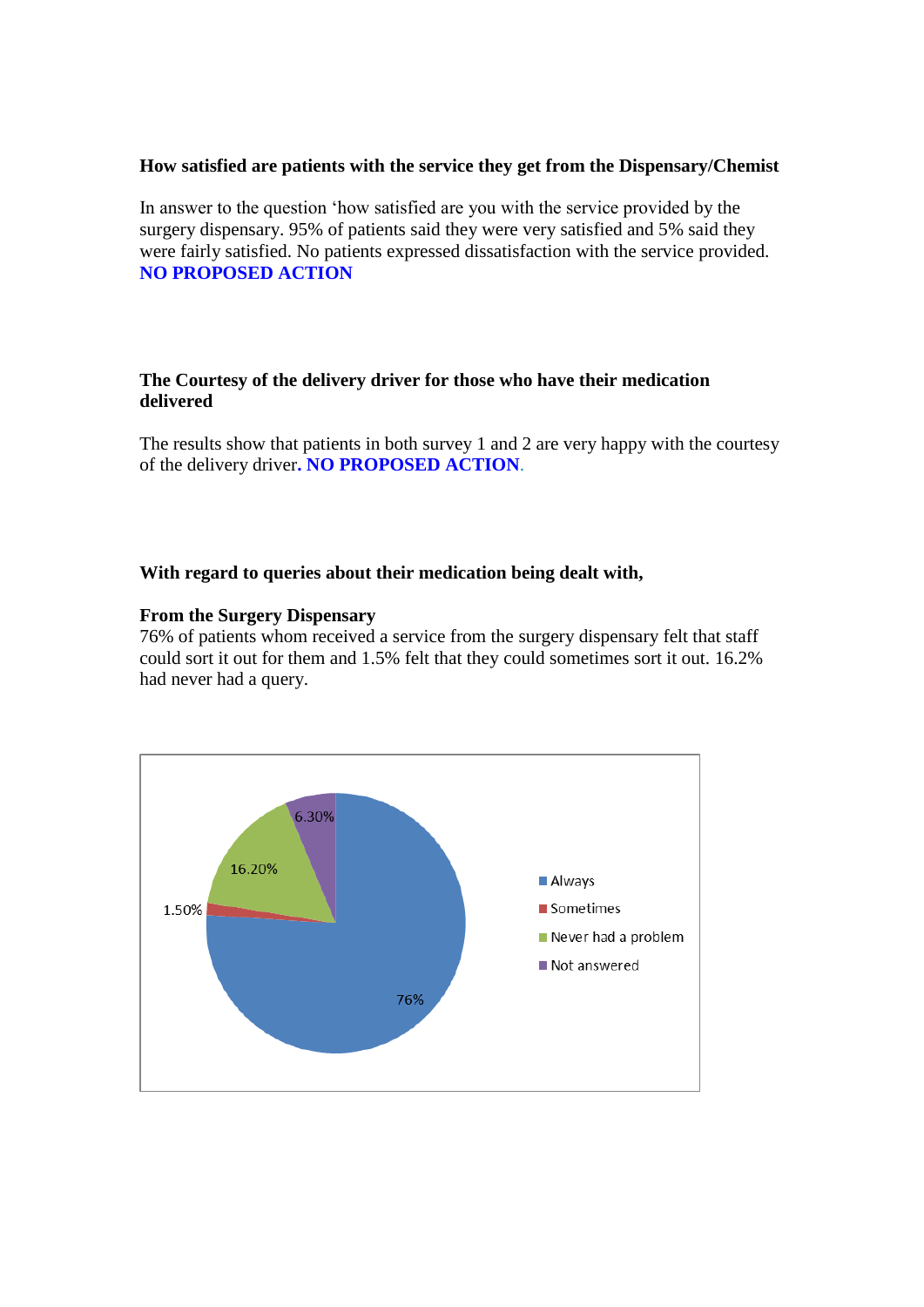#### **From a Chemist**

With regard to queries about their medication being dealt with, only 36.1% of patients whom received a service from the chemist felt that staff at the chemist could sort it out for them and 20.4% felt that they could sometimes sort it out. 32.4% had never had a query and many were left unanswered.



**PROPOSED ACTION: It is apparent that the patients who get their medication from the surgery dispensary are able to get their queries sorted out very quickly and to their satisfaction, this probably being that the dispenser has ready access to the patients GP. We will share these findings with the Dispensers, the Chemists and NHS England.**

#### **Which Chemist Patients use:**

In answer to which chemists' people who get a printed prescription use it would seem that 100% of patients who responded and live in Thornton Dale get their prescriptions at their local chemist in the village. The majority of patients living in the East and West Ayton area get their prescriptions from a variety of chemists – mainly Morrison's Delivery Chemist, Barrowcliffe and Northstead. We would have expected that more people would use the Delivery Chemist in East Ayton Village but under a third of the respondents say they use that chemist.

There is a stark contrast between the percentage of respondents from Thornton le Dale and those from Ayton surgeries using the nearest chemist to get their prescriptions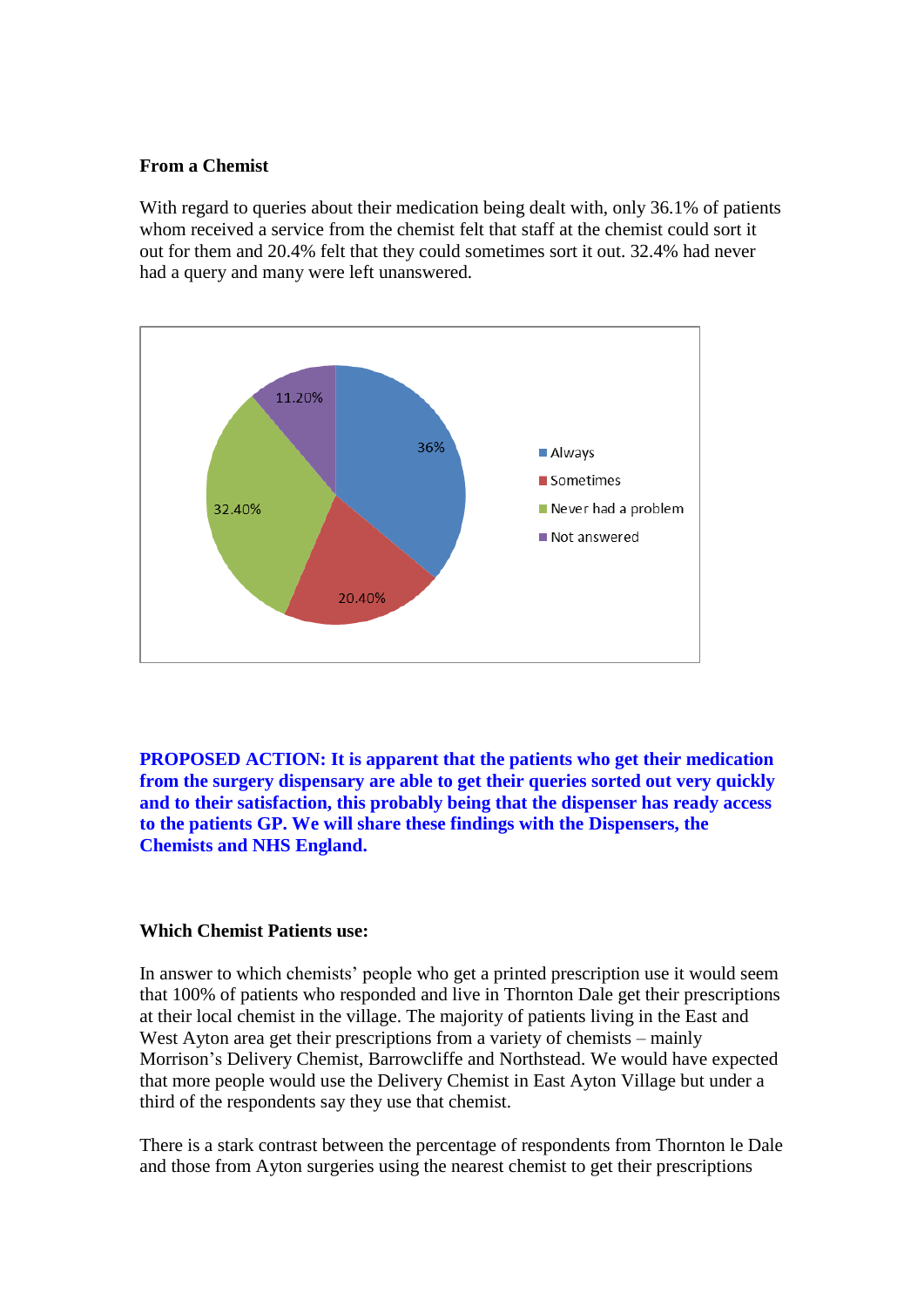dispensed. All Thornton le Dale respondents had their prescriptions dispensed at the chemist nearest to the surgery. Only 32% of Ayton respondents use the Delivery Chemist in East Ayton which is only a few hundred yards from the surgery. It seems likely that this discrepancy is due, in no small part, to the recent history about the arrival of the Delivery Chemist in Ayton.

In 2005 the PCT decided that there should be a chemist in East Ayton Village despite the fact that patients at the Ayton Surgery were very satisfied with the dispensing service provided by the practice.

**PROPOSED ACTION – Less than one third of the respondents use Delivery Chemist in East Ayton, a heavily subsidised chemist. On application it was decided by the then PCT that it was necessary and desirable to have a chemist in the village of East Ayton. As a consequence of this over 2500 patients were denied the choice to have their prescriptions dispensed by the surgery and had to take them elsewhere. There were many protests at that time but none were upheld and the Delivery Chemist arrived. Many patients decided that they would not use the chemist and as only less than a third of the respondents now appear to use it perhaps it's time for NHS England to review the necessity for a subsidised pharmacy in the village. Members of the PPG would welcome the opportunity to discuss this point with NHS England.**

#### **Male/Female Respondents**

There was a fairly equalled 50/50 split of Male/Female respondents and, in line with practice demographics a bias towards the older age group.

#### **CONCLUSION**

Although the patients who do not have their medication prepared for them by the surgery complain that they are not happy with having to have their medications dispensed by a chemist, it would seem that the service provided by most of the chemist is appreciated. It is more the inconvenience of having to take their prescriptions to the chemist that people object to.

The patients who had their dispensing rights revoked still say they would like to exercise choice and have their prescriptions dispensed by the surgery, particularly when the chemist is closed but the practice is still open. This often happens when the doctor prescribes urgent medication to a patient who has been to the surgery and they find that the nearest Chemist, the Delivery Chemist, is not open after 5pm (Surgery open until 6.30pm) or on Saturday mornings. Patients (often not feeling well) have to go to find a chemist that is open to dispense their medication. This can be a real problem for some elderly people who do not have transport. The practice is powerless to help in these situations.